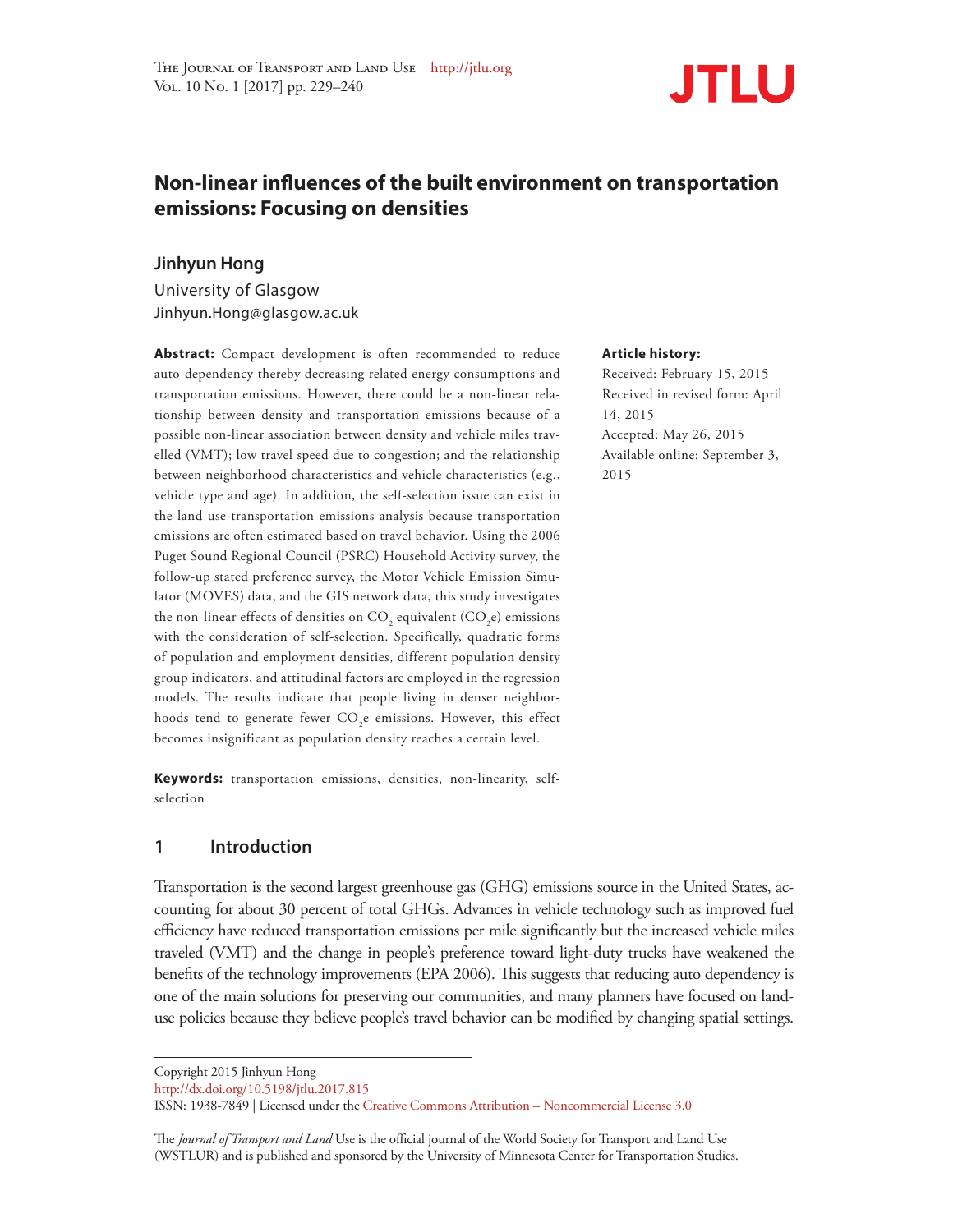For example, several empirical and review studies showed very significant associations between land-use factors, including densities and accessibility, and diverse types of travel behavior, such as VMT, trip generation, and mode choices (Handy 2005; Ewing and Cervero 2010; Cervero and Duncan 2002; Crane 2000). In general, they found that creating compact neighborhoods with good accessibility reduces auto dependency, resulting in less driving. VMT is highly correlated with the fuel consumption and transportation emissions, thus the above finding supports the potential use of land-use policies to reduce transportation emissions. Moreover, some studies examined the direct relationship between land-use factors and transportation emissions while controlling for other influential factors such as socio-demographics and vehicle characteristics, and found their significant associations (Frank, Stone, and Bachman 2000; Barla et al. 2010; Hong and Goodchild 2014; Lee and Lee 2014).

Even though previous findings provide useful implications to planners and policy makers, most of results are limited because they do not consider a potential non-linear relationship between the built environment and transportation emissions. Transportation emissions are often estimated based on VMT and emissions rate (g/mile), and it is possible that there is a non-linear relationship between the built environment and VMT because the reduced travel cost (e.g., time and distance) attributed to the compact development may result in more vehicle trips. In addition, the emissions rate can be higher when driving near the city center rather than suburban areas because of the low travel speed caused by congestion. Finally, there is a significant association between the built environment and vehicle characteristics (Fang 2008) that are highly correlated with transportation emissions. These imply that high density can be associated with fewer transportation emissions due to the reduced VMT; however, its connection could be non-linear.

In addition, several empirical studies showed that self-selection plays an important role in the land use-travel behavior analysis. People who have negative attitudes toward driving may choose to live in compact areas where they can find several alternative transportation modes easily. If so, ignoring the connection between the residential location choice and travel behavior, or traveler's attitudinal factors can result in under- or overestimated effects of the built environment on travel behavior. As mentioned, VMT is the key determinant of transportation emissions, thus the same self-selection issue can exist in the land use-transportation emissions analysis. However, only few land use-transportation emissions studies have taken self-selection into account in their analyses. Therefore, this paper aims to examine the non-linear relationship between densities and transportation emissions while controlling for the self-selection impact by employing quadratic forms of densities and population density group indicators with diverse socio-demographics and attitudinal information of travelers in regression models.

### **2 Literature review**

#### **2.1 Land use and travel behavior**

Many empirical studies have been conducted to investigate the relationship between the built environment and travel behavior (Brownstone and Golob 2009; Cao, Xu, and Fan 2010; Cervero 1996; Boarnet and Crane 2001; Chen, Gong, and Paaswell 2008). Several studies produced mixed results, but in general residents in compact and well-mixed neighborhoods tend to drive less and use more nonmotorized transportation modes, resulting in fewer transportation emissions. For example, Ewing and Cervero (2010) conducted a thorough review of previous studies and a meta-analysis to generalize the effects of built environment characteristics on travel behavior. They argued that the weighted elasticity of each land-use factor is not big but the combined effects of several built environment factors such as density, mixed use, and accessibility on travel behavior could be quite large. Zhang et al. (2012) utilized multilevel linear regressions to analyze the effects of diverse built environment factors on VMT, and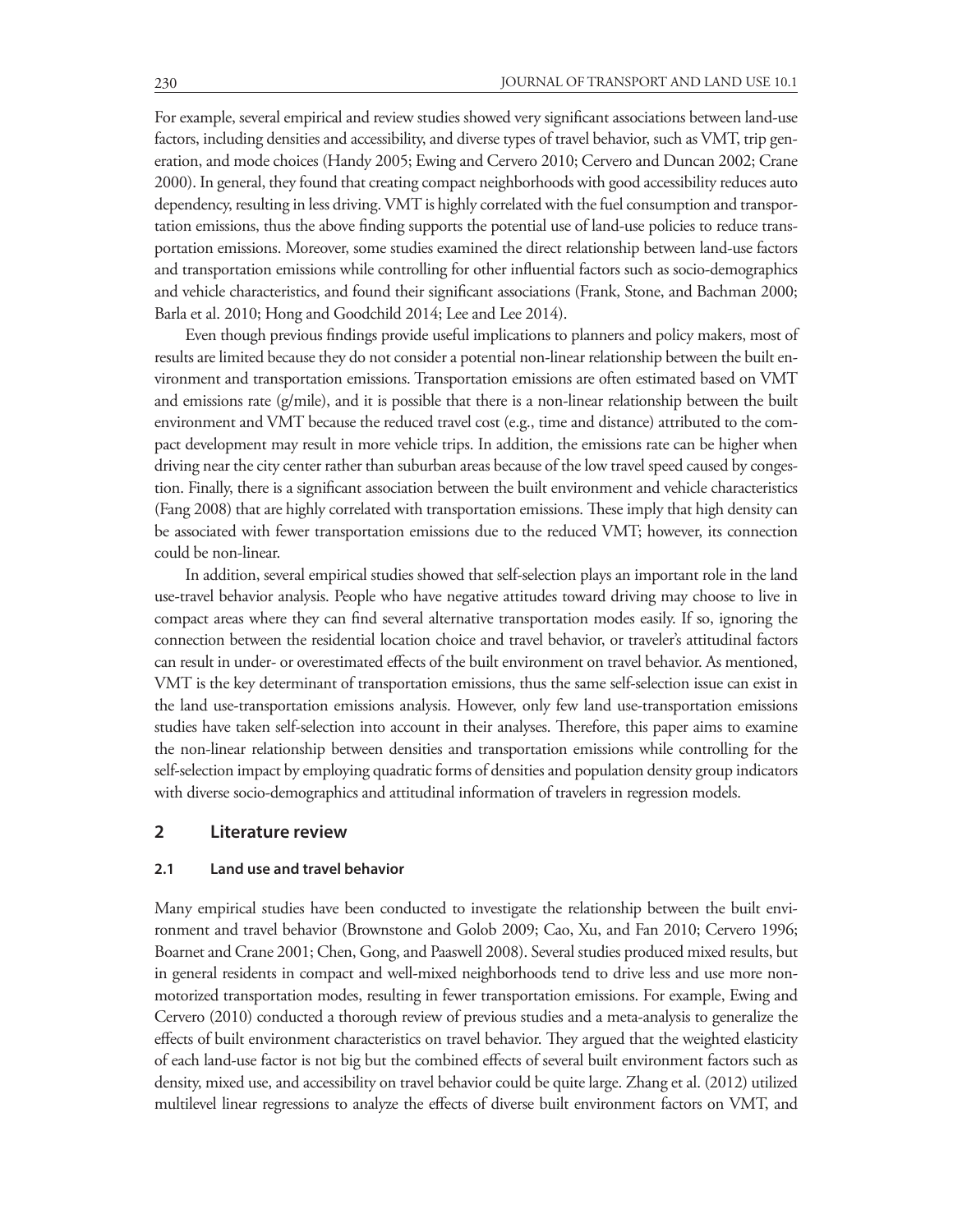compared four different metropolitan areas, including Seattle, Richmond-Petersburg-Norfolk, Baltimore, and Washington, DC. They found that most built environment factors show very significant impacts on VMT for all case areas, supporting the claim of smart growth strategy. However, their results also produced different effects of the built environment across the case areas, implying the existence of uncontrolled influential factors such as urban area size and transit service coverage.

Due to the complicated relationship between land use and travel behavior, a large amount of research has focused on the methodological issues such as self-selection, trip-interdependency, geographic scales, and so on. For example, some used tour as an analytical unit instead of trip itself (Krizek 2003a; Frank et al. 2008) to consider trip-interdependency, and some measured land-use factors at different geographic resolutions to assess how the effects of the built environment change according to scales (Kwan and Weber 2008; Hong, Shen, and Zhang 2014). In addition, the indirect impacts of built environment factors on auto use through the auto-ownership have been investigated. For example, Zegras (2010) examined both the direct and indirect influences of the built environment on vehicle kilometers traveled (VKT) by modeling vehicle ownership and use together. He found that several meso- and micro-level built environment factors including distance to central business district (CBD), housing type, dwelling unit density, diversity, and local street network have significant influences on auto ownerships and use. However, the results also indicated that some built-environment factors such as dwelling density and diversity only affect VKT indirectly through the auto ownership.

Among these methodological issues, self-selection has been analyzed most intensively (Cervero and Duncan 2002; Krizek 2003b; Handy, Cao, and Mokhtarian 2005; Cao, Handy, and Mokhtarian 2006; Handy 2006; Frank et al. 2007) with several methodological approaches because it could result in the misestimated effects of land-use factors on travel behavior. Mokhtarian and Cao (2008) reviewed and evaluated the pros and cons of seven analytical methods that have been widely used to resolve the self-selection problem. The study concluded that using longitudinal structural equations modeling with the control group is ideal compared to other alternatives to reveal the causal impacts of the built environment rather than association. Brownstone and Golob (2009) employed a joint model of residential density, VMT, and fuel consumption. Interestingly, the results showed that considering a diverse set of socio-demographic characteristics could relieve the self-selection impact. Cao, Xu, and Fan (2010) attempted to quantify the effects of self-selection by employing a propensity score matching approach. The study found that as people live farther from the city center, they tend to drive more, and the residential location plays a more important role than self-selection in explaining VMT. Several studies measured attitudinal factors to control for self-selection. For example, Schwanen and Mokhtarian (2005) examined the effects of residential neighborhood type dissonance on commute mode choice and employed several attitudinal factors such as travel dislike, pro-environmental policy, pro-high density, and travel freedom in the models. The results showed that travel freedom and pro-environmental factors have significant impacts on the chance of commuting by cars. Cao, Mokhtarian, and Handy (2009) also employed 32 attitudinal questions and identified six factors: pro-bike/walk, pro-transit, pro-travel, travel minimizing, safety of car, and car dependent. They found that travel attitudes and residential preferences have significant impacts on travel behavior; however, the neighborhood characteristics still play an important role in explaining travel behavior while controlling for self-selection. In sum, most studies that considered the self-selection impact still find the significant influences of land-use factors on travel behavior but the magnitudes of estimates are different.

#### **2.2 Land use and transportation emissions**

Recently, a few studies have estimated the direct impacts of land-use factors on transportation emissions (Frank et al. 2006; Barla et al. 2010) because transportation emissions are not exactly the same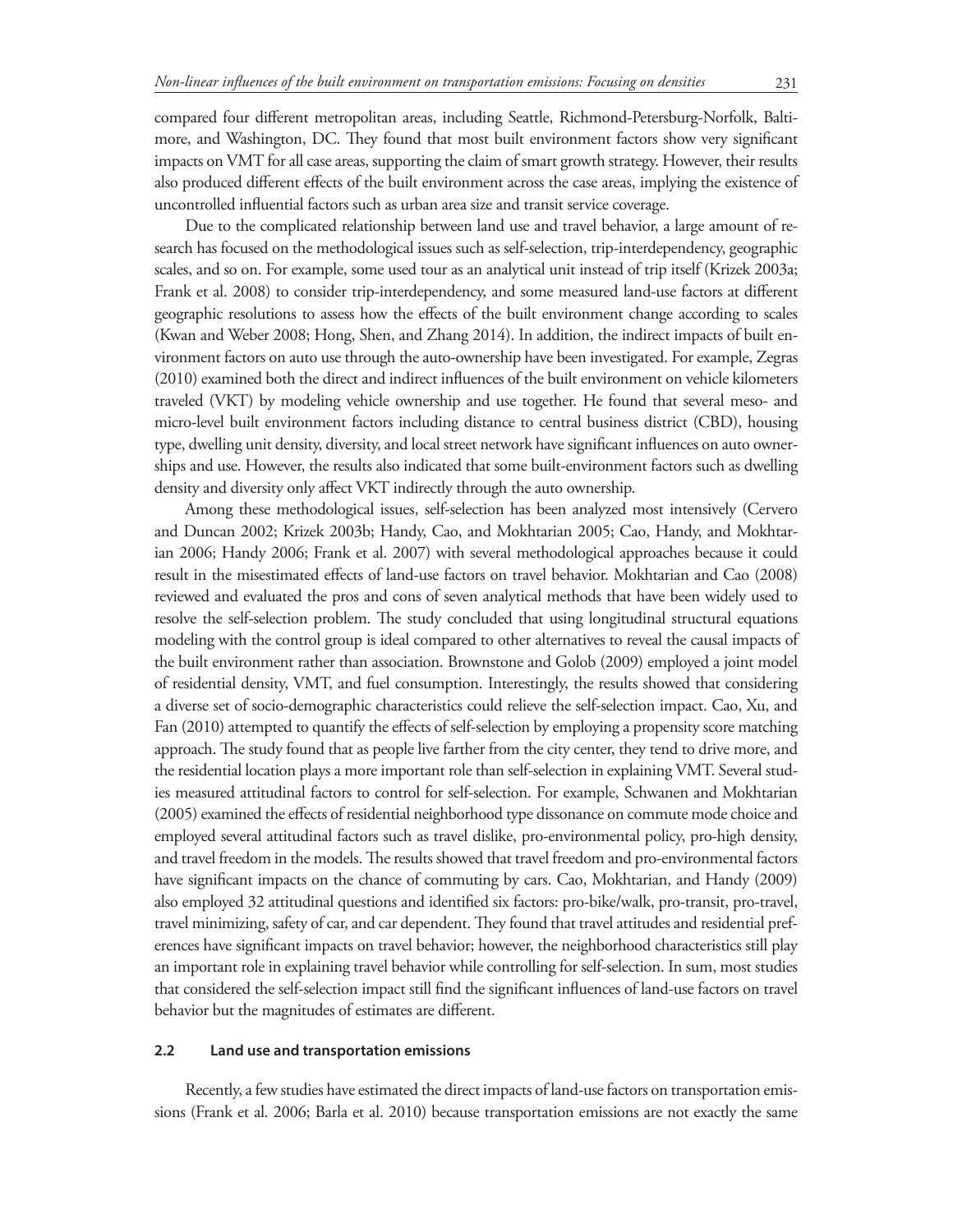as VMT. They focused on how to measure emissions from vehicle usage with diverse data sources, and employed statistical models to evaluate their relationship. For example, Frank et al. (2011) examined the impacts of pedestrian infrastructure and urban form on VMT and  $\mathrm{CO}_2$  emissions per household in King County, WA. The study used link-based  $\mathrm{CO}_2$  emissions calculated by using the regional travel survey and emissions factors provided by California Air Resources Board. The study's model showed that more pedestrian-friendly urban form is associated with fewer  $\mathrm{CO}_2$  emissions. Frank, Stone, and Bachman (2000) calculated nitrogen oxides (NOx), volatile organic compounds (VOC), and carbon monoxide (CO) by considering network distance, average trip speed, and engine operating modes with emissions factors from MOBILE5a. Hong and Shen (2014) calculated road-based  $\rm CO_{2}$  equivalent  $(\text{CO}_2^e)$  emissions per household based on travel activities, vehicle characteristics, and emissions factors estimated from Motor Vehicle Emission Simulator (MOVES). The results showed that residential density has a very significant negative impact on transportation emissions, and its elasticity changes from -0.16 percent to -0.37 percent depending on the model assumptions.

Some transportation emissions studies employed directly measured data. For example, Friedman et al. (2001) analyzed the effects of several transportation policies for the 1996 Summer Olympic Games on air quality and childhood asthma. The primary pollutants and ozone data were directly collected from the air quality monitoring sites in Atlanta, and results showed significant reductions in ozone pollution and childhood asthma events during the Olympic Games due to the reduced traffic density. In addition, Stone (2007) analyzed the effects of the built environment and sprawl index on aggregated emissions data (i.e., ozone precursor emissions and ozone exceedances per region) and found that some urban form variables have significant associations with emissions.

In summary, most empirical studies show very significant effects of built environment characteristics on transportation emissions while controlling for other relevant factors. However, few studies, to the best of my knowledge, have investigated the non-linear relationship between the built environment and transportation emissions. Frank and Engelke (2005) pointed out that even though transportation emissions are found to be reduced with compact developments, CO and VOC can highly concentrate in compact neighborhoods due to congestion. Therefore, it is important to examine the potential nonlinear relationship between land use and transportation emissions to better understand their associations and maximize the positive influences of land-use policies. In addition, the self-selection impact should be considered in the land use-transportation emissions analysis due to the direct connection between the estimated transportation emissions and travel behavior.

#### **3 Data and method**

### **3.1 Transportation emissions (CO<sub>2</sub>e emissions)**

Road-based  $\mathrm{CO}_2$ e emissions per person for two days were estimated based on motorized travel distance per person (miles) and  $\rm CO_2$ e emission factors (kg/mile) with the consideration of vehicle characteristics, number of passengers, road segment speed, and road characteristics. Several datasets including 2006 Puget Sound Regional Council (PSRC) Household Activity survey, MOVES data for Pierce County, WA, and GIS network data were used to estimate  $\mathrm{CO}_2$ e emissions.

Specifically,  $\mathrm{CO}_2$ e emissions were calculated in five steps. First, all motorized trips in the survey were regrouped according to the time of trips (i.e., a.m. peak, midday, p.m. peak, evening, and night) to consider the congestion impact. Second, the quickest paths for all motorized trips were found by using the network analysis in ArcGIS. For this step, five GIS network data, according to different time periods with road speeds estimated from the regional transportation model under the congested condition were used. Third, the route information of each trip was linked to road speed (i.e., 16 categories), vehicle

<sup>&</sup>lt;sup>1</sup>The data collected by Pierce County is the most complete local data compared to other counties in the Puget Sound Region.

<sup>2 11.29</sup> and 12.59 passengers for off-peak and peak periods were assumed for bus users based on King County Metro data.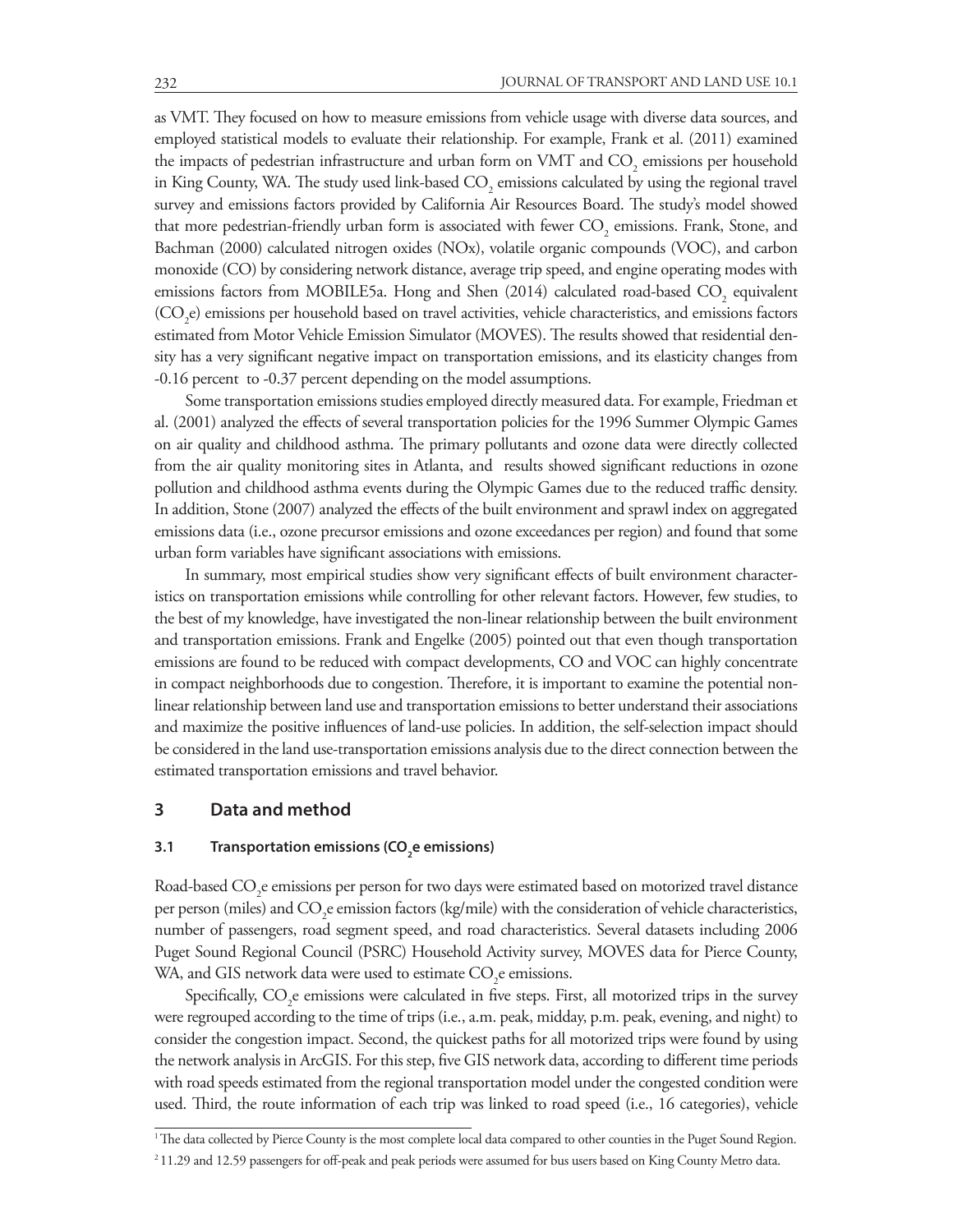type (i.e., motorcycle, passenger car, truck, and school/transit bus), vehicle age, number of passengers<sup>2</sup>, and road type (i.e., local road and highway). Fourth, this data was merged with  $CO$ , e emission factors estimated by MOVES according to the above speed, vehicle, and road characteristics. Lastly, the road distance per passenger was multiplied by  $\mathrm{CO}_2$ e emission factors, and the values were summed for each trip and person.

### **3.2 Population and employment densities**

PSRC has updated annual population and employment in the Puget Sound region (i.e., King, Pierce, Snohomish, and Kitsap counties) mainly based on the decennial Census and Quarterly Census of Employment and Wages (QCEW), respectively. This region is surrounded by several mountains and large lakes, and many large companies such as Microsoft and Amazon are located in the area.

The 2006 population estimation began with housing unit counts from the 2000 Census. To update housing unit counts, residential building permit data was utilized. Then, local occupancy rates were applied to calculate the number of households. Finally, average household size was multiplied and group quarter population was added to estimate total population. For the employment estimates, data from the State Employment Security Department and supplementary data from other industries such as Boeing were collected and utilized to calculate the total number of jobs in the Puget Sound region. Both estimates were aggregated at the census tract level and are available at the PSRC website. To measure population and employment densities, estimates were divided by the total land area (acres) of each census tract.

Two approaches were employed to examine the relationship between densities and transportation emissions. First, quadratic forms of population and employment densities were included in the analysis to investigate the non-linear associations between densities and transportation emissions. Second, five sub-groups were created based on the number of travelers and population density (i.e., 20 percent of travelers according to density level)<sup>3</sup>, and used as independent variables to test whether the influence of population density has a certain threshold or not. Figure 1 shows the five sub-groups.





<sup>3</sup> Each group has about 150 observations. Different numbers of sub-groups (i.e., six and seven sub-groups) were employed to see how the results changed. The estimates have some variations, but they have a similar trend overall.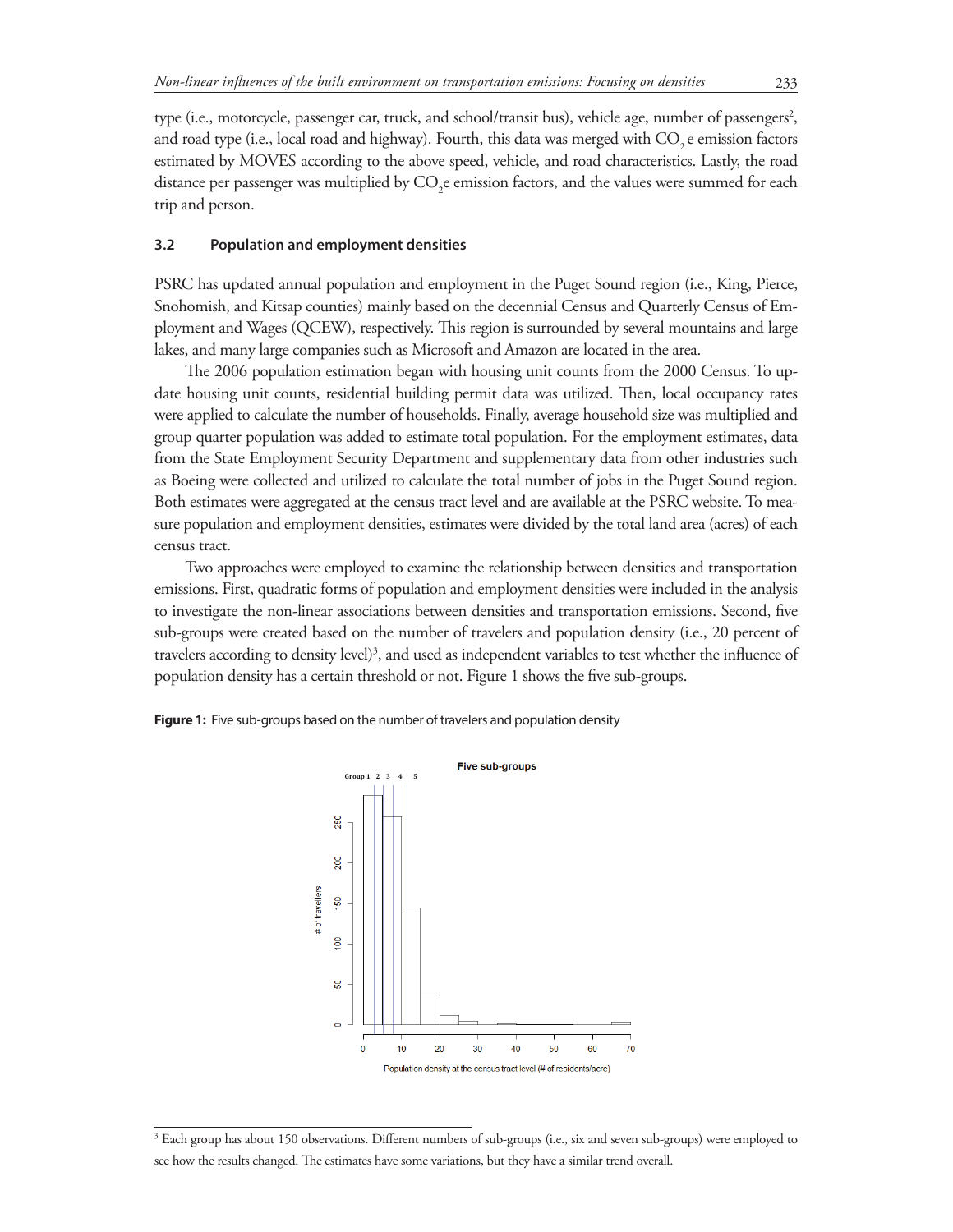### **3.3 Attitudinal factors**

One of the widely used approaches for the self-selection problem is to measure attitudinal factors and include them in the travel behavior model (Mokhtarian and Cao 2008). PSRC conducted a follow-up stated preference survey with the adult subset (+16 years of age) of the 2006 PSRC Household Activity survey who fit for the extra experiment for public transit and highway tolls alternatives based on their revealed trips<sup>4</sup>. This survey includes diverse attitudinal questions as well as stated-preference exercises, and 916 adults completed it.

**Table 1:** Factor analysis for attitudinal questions

| <b>Factors</b>                                                                           | Loading* |
|------------------------------------------------------------------------------------------|----------|
| <b>Pro-environment</b>                                                                   |          |
| I would switch to a different form of transportation if it would help the environment.   | 0.605    |
| I would be willing to pay more when I travel if it would help the environment.           | 0.827    |
| Use of transit can help improve the environment.                                         | 0.436    |
| People who drive alone should pay more to help improve the traffic congestion situation. | 0.367    |
| Flexibility                                                                              |          |
| I need to have the flexibility to make many trips during the day if necessary.           | 0.993    |
| I need to make trips to a wide variety of locations each week.                           | 0.497    |
| Pro-active transport                                                                     |          |
| I am comfortable riding a bus.                                                           | 0.780    |
| I would not mind walking a few minutes to get to my destination.                         | 0.371    |
| Use of transit can help improve the environment.                                         | 0.352    |
| Anti-driving                                                                             |          |
| Driving on Puget Sound freeways is stressful for me.                                     | 0.638    |
| I do not like to drive, but it is usually the fastest way to get where I need to go.     | 0.431    |
| Chi-square statistic: 6.29 (p-value: 0.853)                                              |          |

\* Loadings from the factor analysis are suppressed by 0.30.

For this analysis, 10 attitudinal questions were selected and the exploratory factor analysis with a maximum likelihood method and varimax rotation was performed. Factor analysis has been widely used for the data reduction and extracts the small sets of latent variables based on the correlated observed factors. Attitudinal questions in the survey were asked on a scale of 10, anchored by "strongly disagree" and "strongly agree." The Chi-square test from the factor analysis was used to determine the number of factors and four factors were extracted. The test shows that the null hypothesis, that is, "four factors are sufficient," cannot be rejected at the 0.05 level of significance, and they explain 45 percent of total variance<sup>5</sup>. All factors with relevant statements are presented in Table 1.

Loading represents the degree of correlation between a variable and a factor. The first factor was renamed as Pro-environment because all four questions that have high positive loadings are related to the environmental concerns and issues. The Flexibility factor includes responses to questions regarding complex trips with multiple-stops and the third factor, renamed as Pro-active transport, is positively associated with responses related to questions about public transit and walking. Finally, the fourth factor was renamed as Anti-driving, and it contains responses to the negative attitudinal questions regarding driving.

<sup>4</sup> Several transportation corridors where potential public transit improvements and toll alternatives are under investigation (or could be investigated in the future) were identified by the survey project team. Then 1400 participants who met the criteria (e.g., trip length, locations of origin, and destination) based on their travel diary were selected for the additional stated preference study.

<sup>5</sup> The explained variances of Pro-environment, Flexibility, Pro-active transport, and Anti-driving are 0.150, 0.126, 0.103, and 0.069, respectively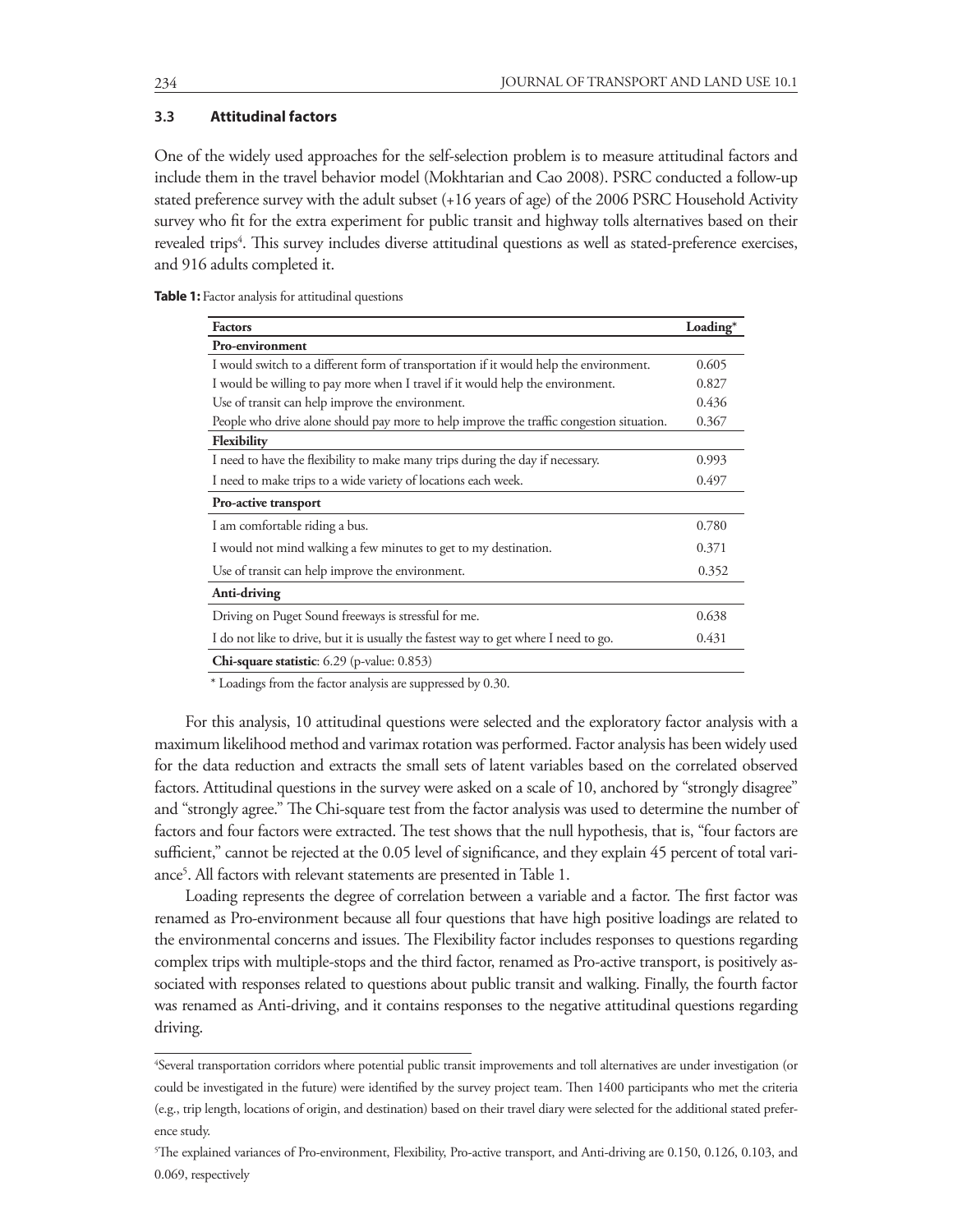#### **4 Results**

Table 2 shows the basic statistics. After removing all missing values, the sample includes 749 adults. Average household size and number of workers are 2.35 and 1.30, respectively. Observations have approximately two vehicles on average and about 32 percent of them have pre-school or school-aged kids. Around 40 percent of observations are male, and the average age of respondents is 50.72. Finally, the means of population and employment densities are 7.93 (residents/acre) and 3.92 (jobs/acre), respectively.

Simple linear and quadratic regressions with diverse socio-demographic characteristics, attitudinal factors as well as population and employment densities were used to examine the effects of densities on  $CO_2$ e emissions, and the results are shown in Table 3.

|                           | Mean                                       | <b>SD</b> | Min      | Max     |  |  |  |  |  |
|---------------------------|--------------------------------------------|-----------|----------|---------|--|--|--|--|--|
| Socio-demographics        |                                            |           |          |         |  |  |  |  |  |
| Household size            | 2.347                                      | 1.205     | 1.000    | 7.000   |  |  |  |  |  |
| Number of workers         | 1.304                                      | 0.845     | 0.000    | 4.000   |  |  |  |  |  |
| Number of vehicles        | 1.953                                      | 0.971     | 0.000    | 6.000   |  |  |  |  |  |
| Total income <sup>6</sup> | 8.175                                      | 3.921     | 1.000    | 16.000  |  |  |  |  |  |
| Kids ( $yes=1$ )          | 0.316                                      | 0.465     | 0.000    | 1.000   |  |  |  |  |  |
| Gender (male=1)           | 0.391                                      | 0.488     | 0.000    | 1.000   |  |  |  |  |  |
| Age                       | 50.718                                     | 13.875    | 16.000   | 85.000  |  |  |  |  |  |
|                           | Attitudinal factors (from factor analysis) |           |          |         |  |  |  |  |  |
| Pro-environment           | 0.000                                      | 0.860     | $-2.380$ | 1.812   |  |  |  |  |  |
| Flexibility               | 0.000                                      | 0.996     | $-2.287$ | 1.272   |  |  |  |  |  |
| Pro-active transport      | 0.000                                      | 0.806     | $-2.498$ | 1.711   |  |  |  |  |  |
| Anti-driving              | 0.000                                      | 0.703     | $-1.904$ | 1.693   |  |  |  |  |  |
| <b>Built</b> environment  |                                            |           |          |         |  |  |  |  |  |
| Population density        |                                            |           |          |         |  |  |  |  |  |
| (No. of residents/acre)   | 7.928                                      | 7.310     | 0.053    | 68.902  |  |  |  |  |  |
| <b>Employment density</b> |                                            |           |          |         |  |  |  |  |  |
| (No. of jobs/acre)        | 3.916                                      | 13.693    | 0.003    | 262.418 |  |  |  |  |  |
| Sample size               | 749                                        |           |          |         |  |  |  |  |  |

**Table 2: Descriptive statistics** 

Most socio-demographic factors have significant influences on  $CO_2$ e emissions, and the results are consistent with previous studies. People from large families tend to produce fewer  $\mathrm{CO}_2$ e emissions possibly due to the reduced trips by coordinating activities or carpooling. As the accessibility to private vehicles increases, people tend to produce more  $\mathrm{CO}_2$ e emissions. However, more care should be required to interpret this result because people who like driving may own more cars. In addition, rich people tend to generate more  $CO_2$ e emissions, possibly due to their economic ability to support private auto use. People who have pre-school or school-aged children produce more transportation emissions, possibly due to the increased escort trips for their children. There is also a significant difference between gender. Men tend to produce more  $\mathrm{CO}_2$ e emissions compared to women. Moreover, older people are likely to drive more, producing more transportation emissions but the impact decreases as age increases.

Attitudinal factors are highly correlated with CO<sub>2</sub>e emissions. People who have positive attitudes toward the environment, walking, or public transit tend to produce fewer transportation emissions. On the other hand, people who need flexibility for their daily activities tend to generate more transportation emissions. These results imply that travelers' attitudes are very influential determinants of  $\rm CO_{2}$ e emissions, thus should be considered in the land use–transportation emissions analysis.

<sup>6</sup> There are a total of 16 categories: less than \$10,000; \$10,000–\$20,000; \$20,000–\$30,000; etc. to \$140,000–150,000; and \$150,000 or more. The average mean value of 8.175 indicates that the total household income is between \$70,000 and \$80,000.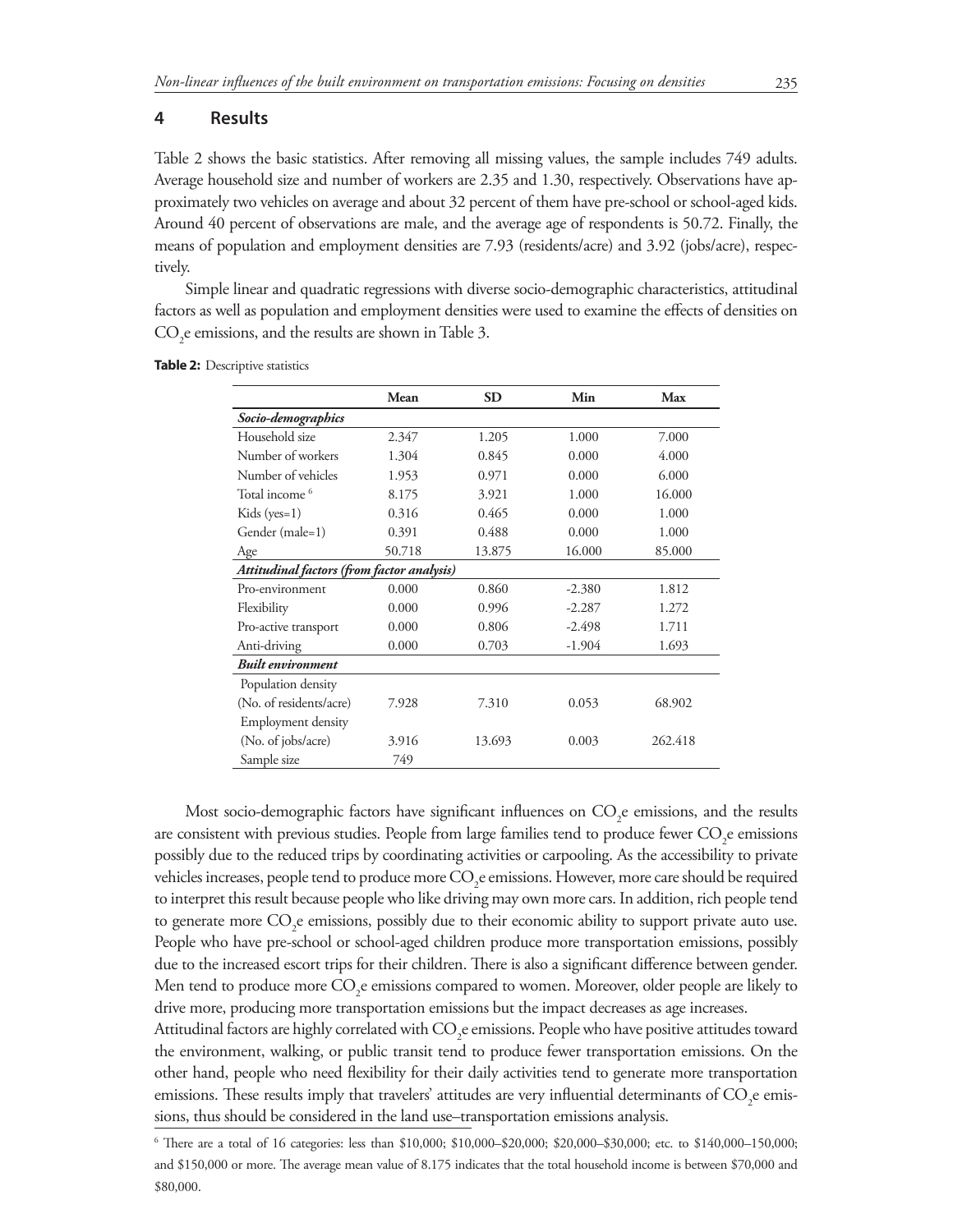|                                 | Linear regression |           |           |        | Quadratic regression |           |           |        |
|---------------------------------|-------------------|-----------|-----------|--------|----------------------|-----------|-----------|--------|
|                                 | <b>Estimate</b>   | <b>SE</b> | t-value   | Sig.   | <b>Estimate</b>      | <b>SE</b> | t-value   | Sig.   |
| Intercept                       | 1.0778            | 0.3296    | 3.2700    | 0.0011 | 1.2310               | 0.3333    | 3.6940    | 0.0002 |
| Socio-demographics              |                   |           |           |        |                      |           |           |        |
| Household size                  | $-0.1300$         | 0.0497    | $-2.6160$ | 0.0091 | $-0.1293$            | 0.0496    | $-2.6080$ | 0.0093 |
| Number of workers               | 0.0109            | 0.0491    | 0.2220    | 0.8247 | 0.0133               | 0.0489    | 0.2710    | 0.7864 |
| Number of vehicles              | 0.1236            | 0.0377    | 3.2740    | 0.0011 | 0.1099               | 0.0379    | 2.8970    | 0.0039 |
| Household income                | 0.0242            | 0.0084    | 2.8740    | 0.0042 | 0.0241               | 0.0084    | 2.8810    | 0.0041 |
| Kids ( $yes=1$ )                | 0.2480            | 0.1106    | 2.2420    | 0.0252 | 0.2457               | 0.1102    | 2.2300    | 0.0260 |
| Gender (male=1)                 | 0.1660            | 0.0603    | 2.7550    | 0.0060 | 0.1595               | 0.0601    | 2.6540    | 0.0081 |
| Age                             | 0.0592            | 0.0128    | 4.6210    | 0.0000 | 0.0582               | 0.0128    | 4.5600    | 0.0000 |
| $Age^2$                         | $-0.0006$         | 0.0001    | $-4.5640$ | 0.0000 | $-0.0006$            | 0.0001    | -4.5390   | 0.0000 |
| <b>Attitudinal factors</b>      |                   |           |           |        |                      |           |           |        |
| Pro-environment                 | $-0.0798$         | 0.0347    | $-2.2980$ | 0.0218 | $-0.0756$            | 0.0347    | $-2.1790$ | 0.0297 |
| Flexibility                     | 0.1632            | 0.0296    | 5.5100    | 0.0000 | 0.1601               | 0.0295    | 5.4250    | 0.0000 |
| Pro-active transport            | $-0.0761$         | 0.0375    | $-2.0290$ | 0.0428 | $-0.0624$            | 0.0377    | $-1.6560$ | 0.0981 |
| Anti-driving                    | $-0.1007$         | 0.0418    | $-2.4080$ | 0.0163 | $-0.0938$            | 0.0417    | $-2.2460$ | 0.0250 |
| <b>Built</b> environment        |                   |           |           |        |                      |           |           |        |
| Population density              | $-0.0152$         | 0.0043    | $-3.4990$ | 0.0005 | $-0.0283$            | 0.0086    | $-3.2780$ | 0.0011 |
| Population density <sup>2</sup> |                   |           |           |        | 0.0003               | 0.0002    | 2.1220    | 0.0342 |
| Employment density              | $-0.0060$         | 0.0023    | $-2.6350$ | 0.0086 | $-0.0152$            | 0.0056    | $-2.6970$ | 0.0072 |
| Employment density <sup>2</sup> |                   |           |           |        | 0.0000               | 0.0000    | 1.8390    | 0.0663 |
| N                               | 749               |           |           |        | 749                  |           |           |        |
| R-square                        | 0.1915            |           |           |        | 0.2004               |           |           |        |
| Adjusted R-square               | 0.1760            |           |           |        | 0.1829               |           |           |        |

**Table 3:** Simple linear and quadratic regressions for log transformed transportation emissions (CO<sub>2</sub>e)

Two density variables show very significant negative impacts on  $CO_2$ e emissions. Residents in denser areas tend to produce fewer transportation emissions possibly due to the increased accessibility to public transit and other land uses. In addition, people living in neighborhoods where more jobs are located tend to drive less, resulting in fewer  $\mathrm{CO}_2$ e emissions. These results support that land-use planning can be a good policy instrument for reducing transportation emissions through modifying travel behavior. However, the result from a quadratic regression provides the evidence of the non-linear relationship between the population density and  $CO_2e$  emissions. That is, the negative influence of population density decreases as density increases. Therefore, it is also possible that after reaching a certain threshold, the effect of population density becomes insignificant or can be reversed.

For the further analysis, five sub-group variables created based on the number of travelers and population density are employed, and results are shown in Table 4. In addition, the distance from the CBD is added in the model to reduce possible confounding effects of other built environment factors. This variable is often used to represent the level of accessibility since many jobs and other diverse activities are located in the CBD, and several studies showed that it is one of the most influential factors among other built environment measures in explaining travel behavior (Ewing and Cervero 2010; Hong, Shen, and Zhang 2014; Zegras 2010).

All socio-demographic characteristics and attitudinal factors show the consistent results with the previous analysis. To analyze the non-linear relationship between the population density and  $\rm CO_{2}e$ emissions, Den\_group 5 (i.e., 20 percent of total travelers who live in the most densely populated census tracts) is set up as a baseline category and compared to other groups.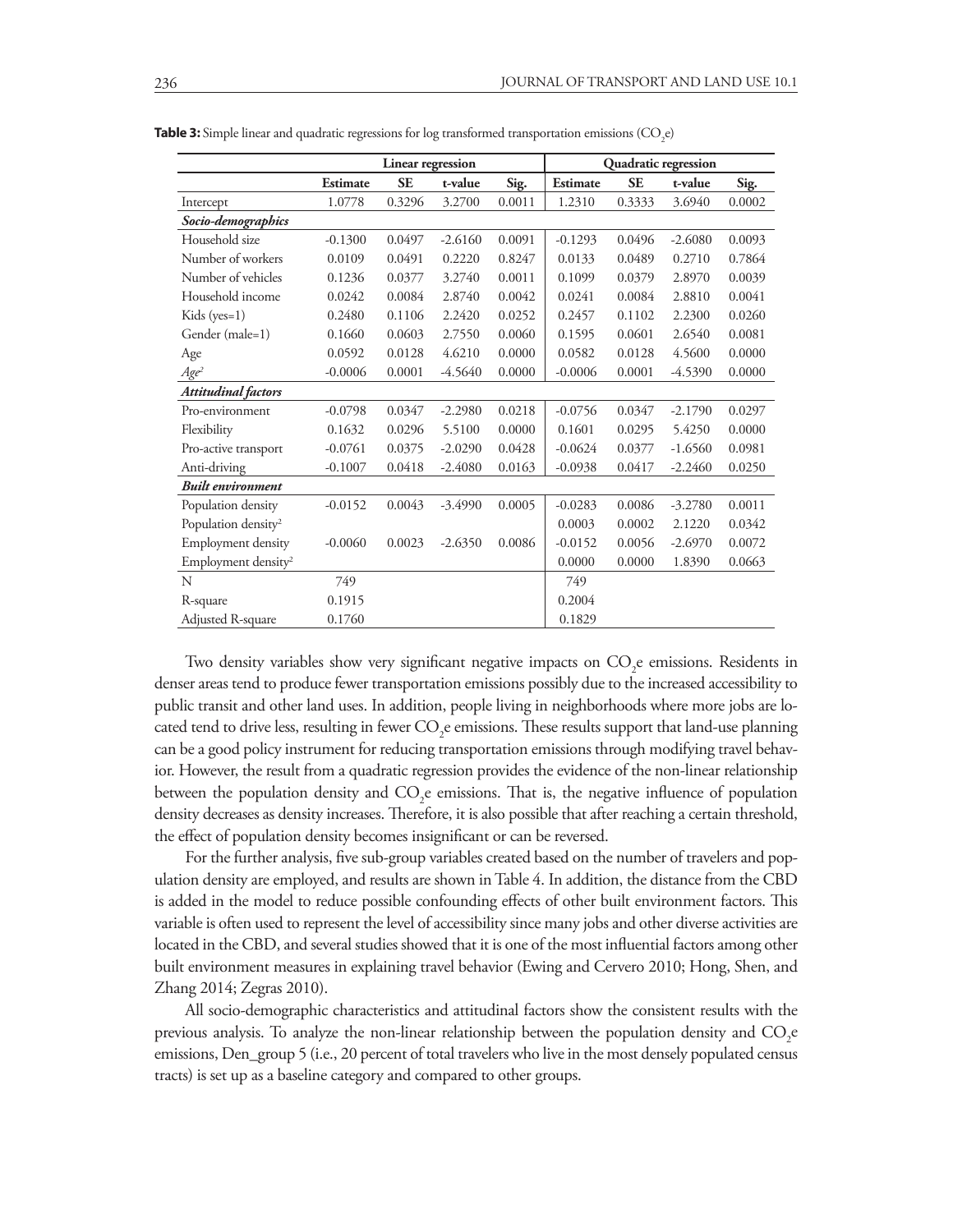| <b>4:</b> Linear regressions for log transformed transportation emissions (CO <sub>s</sub> e) with population density group indicators |                                                                      |           |         |                  |          |           |         |        |
|----------------------------------------------------------------------------------------------------------------------------------------|----------------------------------------------------------------------|-----------|---------|------------------|----------|-----------|---------|--------|
| groups) and accessibility                                                                                                              |                                                                      |           |         |                  |          |           |         |        |
|                                                                                                                                        | Regression (sub-groups and accessibility)<br>Regression (sub-groups) |           |         |                  |          |           |         |        |
|                                                                                                                                        | Estimate                                                             | <b>SE</b> | t-value | Sig.             | Estimate | <b>SE</b> | t-value | Sig.   |
| Intercept                                                                                                                              | 0.7227                                                               | 0.3298    | 2.1910  | 0.0287           | 0.5854   | 0.3273    | 1.7880  | 0.0741 |
| Socio-demographics                                                                                                                     |                                                                      |           |         |                  |          |           |         |        |
| TT 111.                                                                                                                                | 0.1001                                                               | 0.0500    |         | $0/0/0$ $0.0150$ | 0.1001   | 0.0101    | 2000    | 0.0100 |

**Table 4:** Linear regressions for log transformed transportation emissions (CC e) with population density group indicators (sub-groups) and accessibility

| Socio-demographics               |           |        |           |        |           |        |           |        |
|----------------------------------|-----------|--------|-----------|--------|-----------|--------|-----------|--------|
| Household size                   | $-0.1221$ | 0.0520 | $-2.4340$ | 0.0152 | $-0.1281$ | 0.0496 | $-2.5830$ | 0.0100 |
| Number of workers                | 0.0167    | 0.0493 | 0.3400    | 0.7342 | 0.0157    | 0.0487 | 0.3230    | 0.7470 |
| Number of vehicles               | 0.1251    | 0.0380 | 3.2940    | 0.0010 | 0.1022    | 0.0379 | 2.6970    | 0.0072 |
| Household income                 | 0.0237    | 0.0085 | 2.7840    | 0.0055 | 0.0305    | 0.0086 | 3.5660    | 0.0004 |
| Kids (yes=1)                     | 0.2574    | 0.1113 | 2.3120    | 0.0210 | 0.2760    | 0.1101 | 2.5080    | 0.0124 |
| Gender (male=1)                  | 0.1543    | 0.0605 | 2.5490    | 0.0110 | 0.1504    | 0.0598 | 2.5140    | 0.0122 |
| Age                              | 0.0578    | 0.0129 | 4.4640    | 0.0000 | 0.0584    | 0.0128 | 4.5680    | 0.0000 |
| $Age^2$                          | $-0.0006$ | 0.0001 | $-4.3730$ | 0.0000 | $-0.0006$ | 0.0001 | $-4.4420$ | 0.0000 |
| <b>Attitudinal factors</b>       |           |        |           |        |           |        |           |        |
| Pro-environment                  | $-0.0783$ | 0.0351 | $-2.2300$ | 0.0261 | $-0.0595$ | 0.0350 | $-1.7020$ | 0.0892 |
| Flexibility                      | 0.1614    | 0.0298 | 5.4120    | 0.0000 | 0.1481    | 0.0296 | 5.0000    | 0.0000 |
| Pro-active transport             | $-0.0727$ | 0.0379 | $-1.9210$ | 0.0552 | $-0.0420$ | 0.0381 | $-1.1050$ | 0.2695 |
| Anti-driving                     | $-0.0981$ | 0.0421 | $-2.3310$ | 0.0200 | $-0.1073$ | 0.0416 | $-2.5770$ | 0.0102 |
| <b>Population Density groups</b> |           |        |           |        |           |        |           |        |
| Den_group 1                      | 0.3618    | 0.0958 | 3.7750    | 0.0002 | 0.1795    | 0.1035 | 1.7340    | 0.0833 |
| Den_group 2                      | 0.3360    | 0.0936 | 3.5880    | 0.0004 | 0.2224    | 0.0961 | 2.3140    | 0.0209 |
| Den_group 3                      | 0.2273    | 0.0945 | 2.4040    | 0.0165 | 0.0965    | 0.0981 | 0.9840    | 0.3254 |
| Den_group 4                      | 0.1149    | 0.0931 | 1.2330    | 0.2179 | 0.0399    | 0.0936 | 0.4260    | 0.6701 |
| Accessibility                    |           |        |           |        |           |        |           |        |
| Distance from CBD                |           |        |           |        |           |        |           |        |
| (miles)                          |           |        |           |        | 0.0177    | 0.0041 | 4.3560    | 0.0000 |
| N                                | 749       |        |           |        | 749       |        |           |        |
| R-square                         | 0.1837    |        |           |        | 0.2043    |        |           |        |
| Adjusted R-square                | 0.1658    |        |           |        | 0.1858    |        |           |        |

The result indicates that people living in less dense neighborhoods tend to produce more  $\mathrm{CO}_2\mathrm{e}$ emissions, but there is no significant difference in  $\mathrm{CO}_2$ e emissions between people in the Den\_group 4 and Den\_group 5. The model with the Distance from CBD variable (the second model in Table 4) shows that people living farther from the CBD are likely to produce more  $\mathrm{CO}_2$ e emissions. In addition, the influences of density become weak. Specifically, only people in Den\_group 1 and Den\_group 2 compared to people in Den\_group 5 produce more  $\mathrm{CO}_2$ e emissions and these associations are statistically significant at the 0.10 and 0.05 levels, respectively. In sum, these empirical results suggest that the effect of population density on transportation emissions is no longer significant after reaching a certain level of densification.

## **5 Conclusions**

Land-use policy has been proposed as a fundamental way to encourage people to become more ecofriendly travelers even though it is a long-term strategy compared to other technological approaches such as electrification or alternative fuels. Many empirical studies have found its effectiveness; however, most of their results are limited due to the linear assumption between land-use factors and transportation emissions. This study employs a quadratic form of population and employment densities and sub-group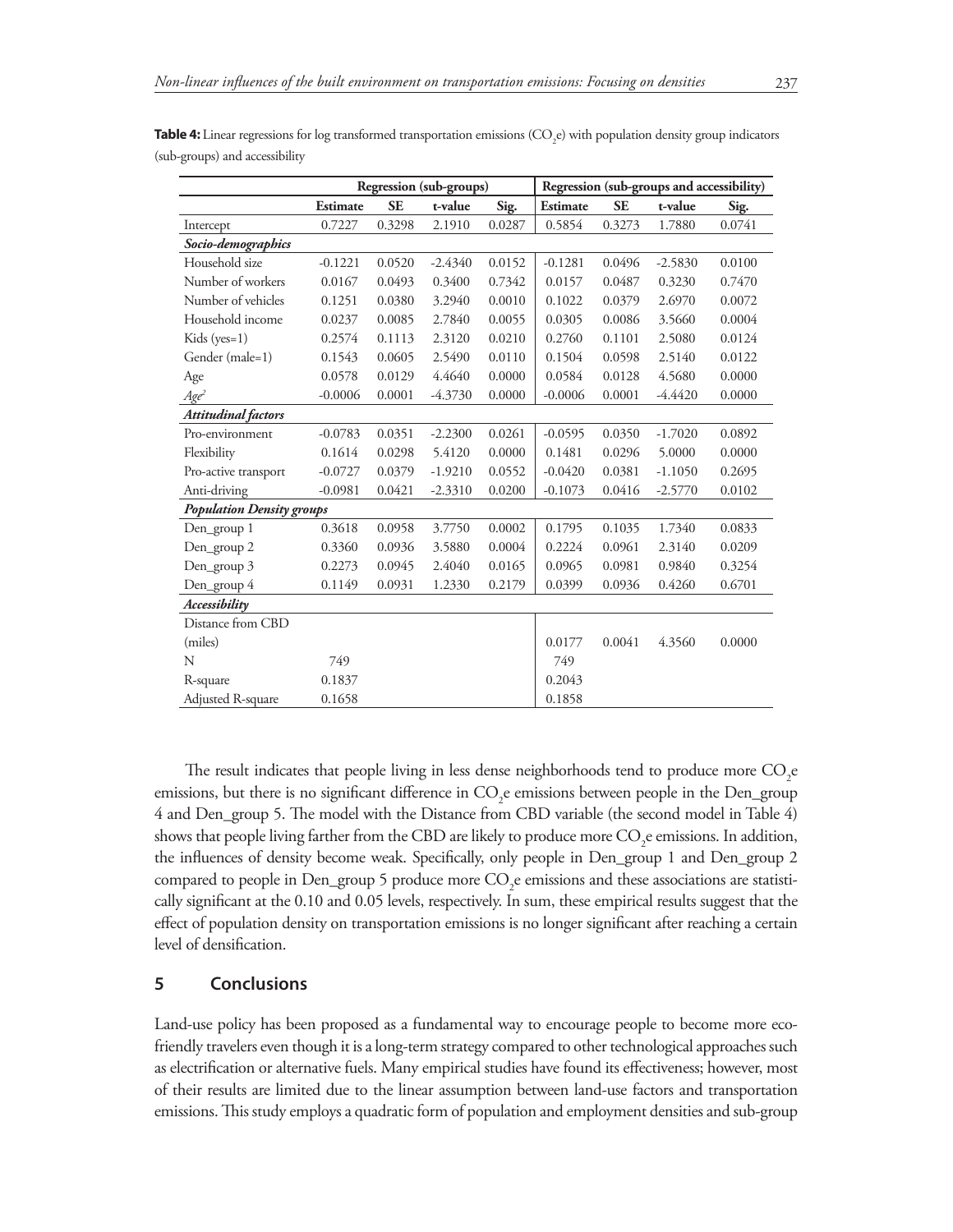indicators created based on population density to assess their non-linear relationships with  $\mathrm{CO}_2$ e emissions. It should be also noted that the relationship between  $\mathrm{CO}_2$ e emissions and energy use is set for a fixed vehicle fleet; therefore, the results found in this study could easily be applied to the relationship between the built environment and total energy use. Four policy implications are generated from this study.

First, this study finds that densities have strong negative associations with transportation emissions. That is, residents living in denser neighborhoods produce fewer transportation emissions. In addition, people living in neighborhoods where many jobs are located tend to generate fewer transportation emissions, mainly due to the short commuting trips. These results are consistent with previous land usetransportation emissions analyses (Hong and Goodchild 2014; Stone, 2007) and support the claim of smart growth, implying the usefulness of land-use policy.

Second, even though densities are significantly negatively associated with transportation emissions, their relationships are non-linear. For example, the negative association between population density and CO<sub>2</sub> e emissions becomes weak as population density increases, and possibly become insignificant after reaching a certain level of population density. Transportation emissions are sensitive to VMT, travel speed, and vehicle characteristics, and density is associated with them. The additional analysis shows that, even though people living in low-density areas tend to drive more light-duty trucks instead of passenger cars than people living in high-density areas, they tend to have higher speeds and drive newer cars than residents in high-density areas<sup>7</sup>.

Third, the result shows that increasing accessibility can be a good policy strategy to reduce transportation emissions. This also implies that infill redevelopment can be more beneficial to our environment than suburban developments.

Lastly, people's attitudes toward transportation modes and environment are influential determinants in explaining transportation emissions. People who care about the environment or dislike driving tend to generate fewer transportation emissions. Therefore, planners and policy makers should pay more attention on how to change people's attitudes as well as land-use policies.

There are several limitations in this study. First, examining possible non-linear relationships of diverse built environment characteristics such as mixed use, pedestrian infrastructure and transit systems can provide more useful information to planners. Second, it is still not enough to provide causality. Adding attitudinal factors can relieve the spurious effects caused by self-selection; however, it does not consider the time precedence issue (i.e., the cause precedes the effect). Thus, utilizing a panel study with attitudinal factors will be necessary for future research. Lastly, more case studies are required to generalize findings.

<sup>7</sup> The median road speeds for group 1 and group 5 are 35.37 and 33.45 mph, respectively, and the average vehicle ages are 6.64 and 7.95 years for group 1 and group 5, respectively.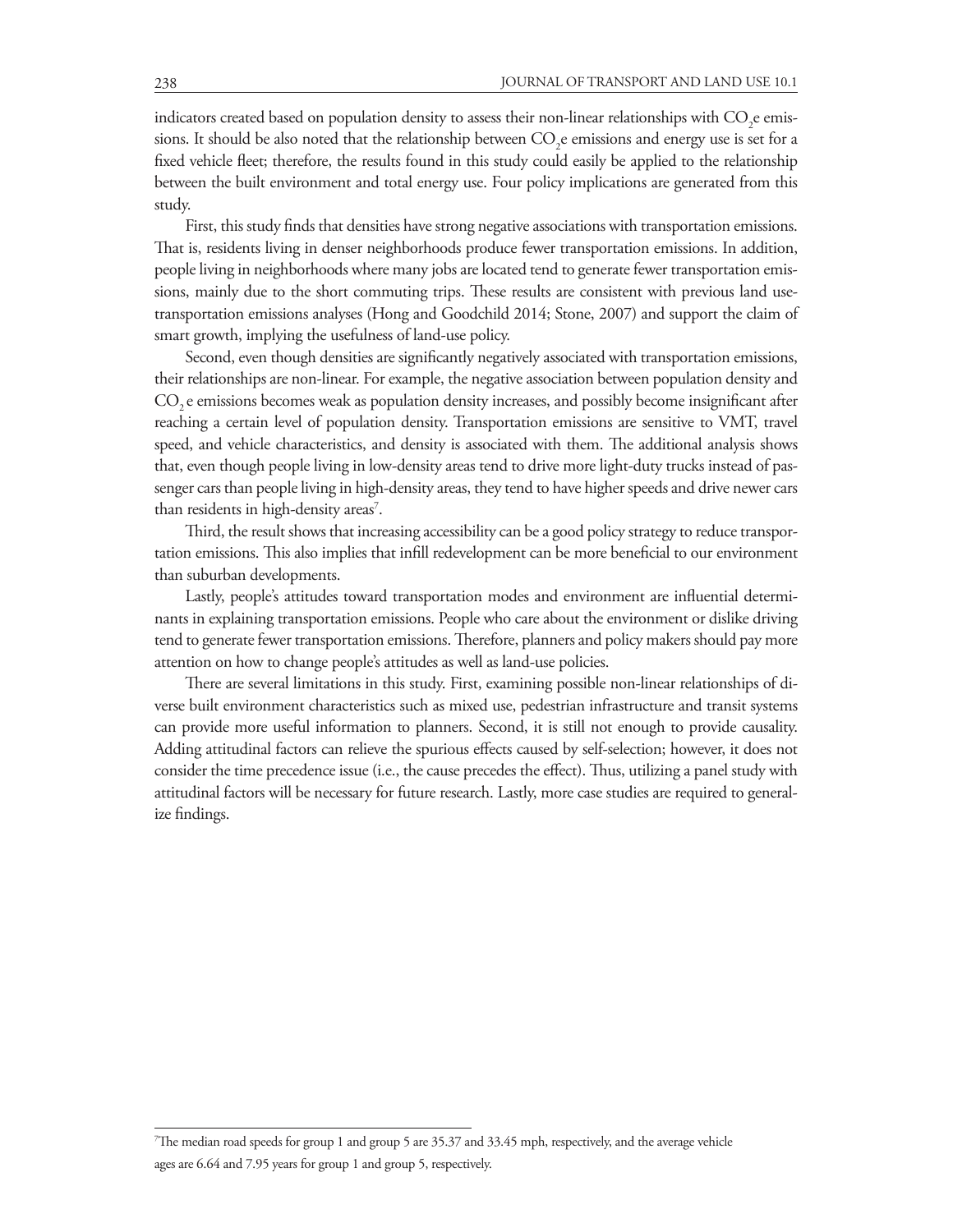#### **References**

- Barla, P., L. F. Miranda-Moreno, N. Savard-Duquet, M. Theriault, and M. Lee-Gosselin. 2010. Disaggregated empirical analysis of determinants of urban travel greenhouse gas emissions. *Transportation Research Record* 2156: 160–169.
- Boarnet, M. G., and R. Crane. 2001. The influence of land use on travel behavior: Specification and estimation strategies. *Transportation Research Part A* 35: 823–845.
- Brownstone, D., and T. F. Golob. 2009. The impact of residential density on vehicle usage and energy consumption. *Journal of Urban Economics* 65: 91–98.
- Cao, X., S. Handy, and P. Mokhtarian. 2006. The influences of the built environment and residential self-selection on pedestrian behavior: Evidence from Austin, TX. *Transportation* 33: 1–20.
- Cao, X., P. Mokhtarian, and S. Handy. 2009. The relationship between the built environment and nonwork travel: A case study of Northern California. *Transportation Research Part A* 43: 548–559.
- Cao, X., X. Xu, and Y Fan. 2010. Exploring the connections among residential location, selfselection, and driving: Propensity score matching with multiple treatments. *Transportation Research Part A* 44: 797–805.
- Cervero, R. 1996. Mixed land-uses and commuting: Evidence from the American Housing Survey. *Transportation Research Part A* 30: 361–377.
- Cervero, R., and M. Duncan. 2002. *Residential Self Selection and Rail Commuting: A Nested Logit Analysis.* California: University of California Transportation Center Berkeley.
- Chen, C., H. Gong, and R. Paaswell. 2008. Role of the built environment on mode choice decisions: Additional evidence on the impact of density. *Transportation* 35: 285–299.
- Crange, R. 2000. The influence of urban form on travel: An interpretive review. *Journal of Planning Literature* 15: 3–23.
- EPA 2006. *Greenhouse Gas Emissions from the U.S. Transportation Sector,* 1990–2003. Washington, DC: Environmental Protection Agency.
- Ewing, R., and R. Cervero. 2010. Travel and the built environment. *Journal of the American Planning Association* 76: 265–294.
- Fang, H. A. 2008. A discrete-continuous model of households' vehicle choice and usage, with an application to the effects of residential density. *Transportation Research Part B* 42: 736– 758.
- Frank, L. D., M. Bradley, S. Kavage, J. Chapman, and T. K. Lawton. 2008. Urban form, travel time, and cost relationships with tour complexity and mode choice. *Transportation* 35: 37–54.
- Frank, L. D., and P. Engelke. 2005. Multiple impacts of the built environment on public health: Walkable places and the exposure to air pollution. *International Regional Science Review* 28: 193–216.
- Frank, L. D., M. J. Greenwald, S. Kavage, and A. Devlin. 2011. *An assessment of urban form and pedestrian and transit improvements as an integrated GHG reduction strategy.* Madison, WI: Wisconsin Department of Transportation.
- Frank, L. D., B. Saelens, K. E. Powell, and J. E. Chapman. 2007. Stepping towards causation: Do built environments or neighborhood and travel preferences explain physical activity, driving, and obesity? *Social Science & Medicine* 65: 1898–1914.
- Frank, L. D., J. F. Sallis, T. L. Conway, J. E. Chapman, B. E. Saelens, and W. Bachman 2006. Many pathways from land use to health: Associations between neighborhood walkability and active transportation, body mass index, and air quality. *Journal of the American Planning Association* 72: 75–87.
- Frank, L. D., B. Stone, and W. Bachman. 2000. Linking land use with household vehicle emissions in the central Puget Sound: Methodological framework and findings. *Transportation Research Part D*  5: 173–196.